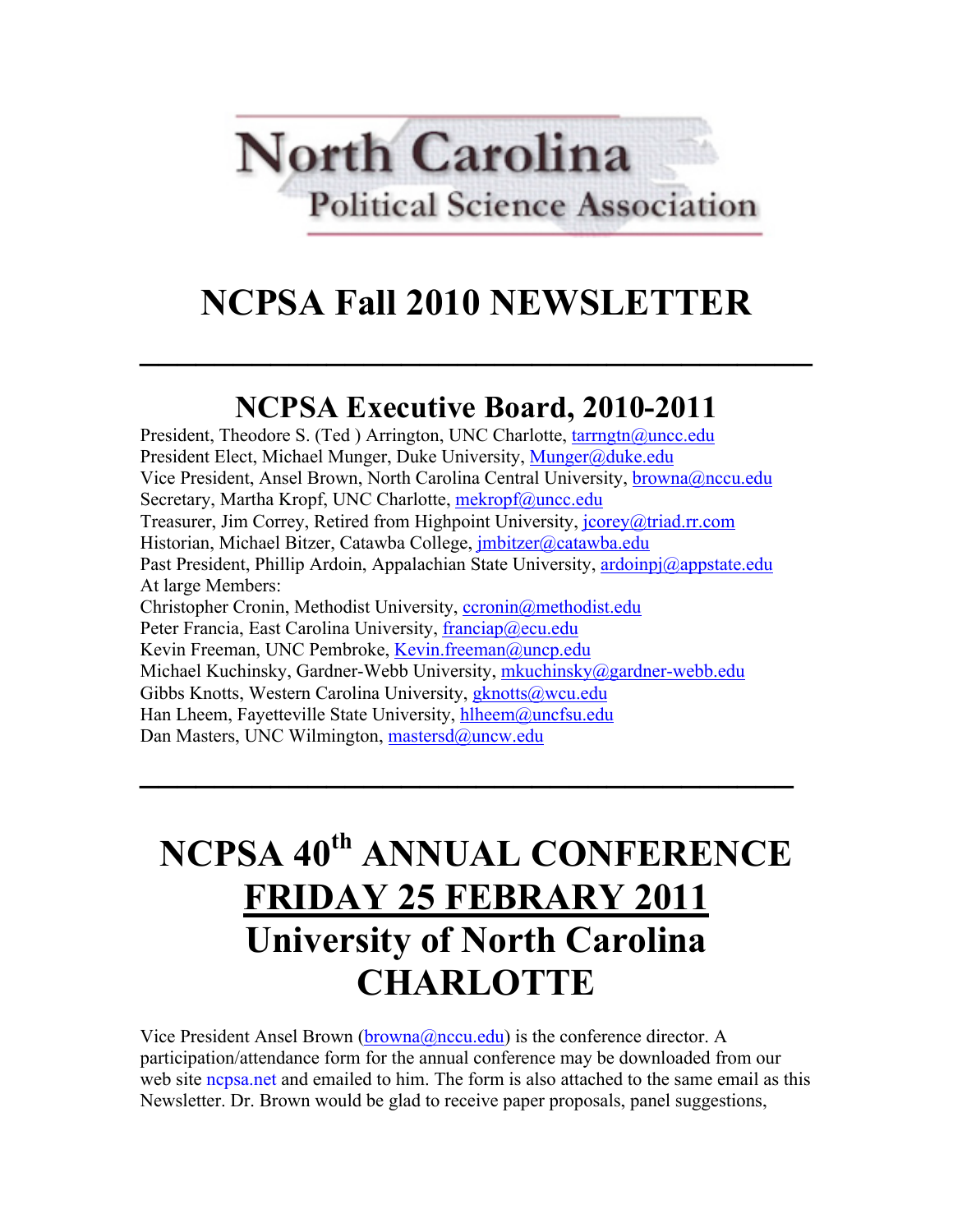volunteers for chairs and discussants, and any other suggestions you might have for the conference in Charlotte. Paper deadlines and fees for the conference are indicated on the participation form.

The same form is to be used to join NCPSA, renew your membership for 2011-12, and for conference registration. Membership is required for participation or attendance at the conference, but one can join NCPSA without attending. For these purposes complete the form and mail a hard copy of it with a check to our Treasurer, Jim Corey. His mailing address is also on the form.

### **Troutman-Raney-***Politics and Policy* **Undergraduate Paper Award for 2010**

 $\mathcal{L}_\mathcal{L} = \mathcal{L}_\mathcal{L} - \mathcal{L}_\mathcal{L}$ 

The winner of the award will be announced at the Luncheon during our annual Conference in February 2011, but the winner and the faculty member who made the nomination will be notified before the Conference. The winner will receive \$200, can be our guest at the Conference, and will receive a letter of recognition. The winner will be selected by a committee appointed by the NCPSA President using a blind review process. Half of the money for the award comes from *Politics and Policy.*

Rules:

1) Each member of the Association who is a faculty member of a North Carolina college or university may submit one paper for consideration. Please note that only those who joined the Association at or before the February 2010 Conference are eligible to nominate a student's paper.

2) The paper must have been submitted to the nominator by an undergraduate student in full or partial fulfillment of the requirements of a Political Science class taught during 2010.

3) The paper must be sent as a pdf file to the chair of the selection committee, Peter Francia East Carolina University, franciap@ecu.edu before 31 December 2010. The file containing the paper should be titled: "AuthorName\_ShortPaperName.pdf"

4) The paper should be vetted by TURNITIN.COM before being submitted to assure that it is not a plagiarism. If the nominator does not have access to this resource, the Association will vet the selected paper before making a final decision.

5) The cover sheet of the paper should contain the following information:

- a) Student's name
- b) Paper title
- c) Nominating faculty member's name
- d) Student and faculty member's Institution
- e) Course number and name of the course for which the paper was submitted
- f) Date the paper was submitted for course credit
- g) The paper was (was not) submitted to TURNITIN.COM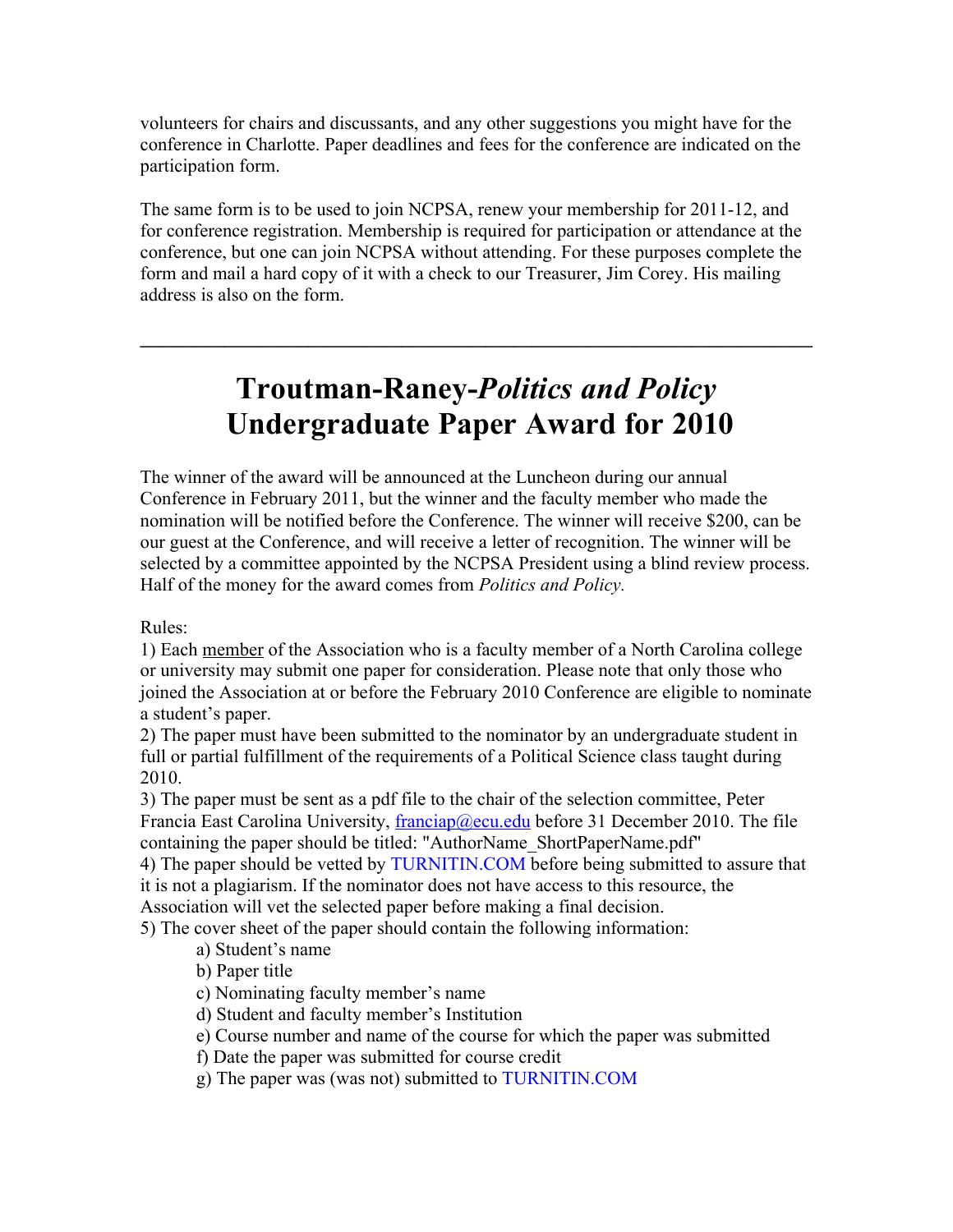## **REPORT ON 39TH ANNUAL CONFERENCE**

The 39th Annual conference of the North Carolina Political Science Association, hosted by North Carolina Central University, was a great success. 120 scholars participated in the conference. Participants came from twenty-eight colleges and universities mostly from North Carolina, but several were from institutions outside of our state. The conference included 15 panels and two round table presentations on a multitude of topics in all major subfields of political science. Keynote Speaker, and former North Carolina Gubernatorial candidate, Professor Michael Munger (Duke University) discussed "three trends in state government." Professor Munger joined the NCPSA Executive Board as the new President-Elect.

### **NEWS FROM DEPARTMENTS**

#### **Davidson College**

Russell Crandall, who is on leave from Davidson College, moved from the position of Principal Director for the Western Hemisphere in the Department of Defense to a new post as Director of Andean Affairs in the President's National Security Council.

Pat Sellers and Chris Alexander were named associate deans in April. Alexander is now Associate Dean for International Programs and Director of the Dean Rusk International Studies Program. Sellers is now Associate Dean of Curriculum.

Tom Kaze has been named President of the University of Evansville. He taught in the Political Science Department from 1981 to 1999, and served as Chair from 1990 to 1999.

#### **Elon University**

Dion Farganis, Assistant Professor of Political Science, joins our faculty from Bowling Green State University. He will teach courses in Constitutional law and the judicial process.

Sharon Spray, Associate Professor of Political Science, will assume the role of Chair following the 13 year tenure of Professor of Political Science, Chalmers Brumbaugh.

Hunter Bacot's Elon University Poll continues to be cited by media throughout the state and are becoming the gold standard for non-partisan polls in NC.

Laura Roselle (who is also Visiting Professor of Public Policy at Duke University) was Program Chair: APSA Political Communication Pre-Conference, September 1, 2010 The George Washington University and was elected: 2012 APSA Information Technology & Policy Section Program Chair, 2013 Chair of the Section.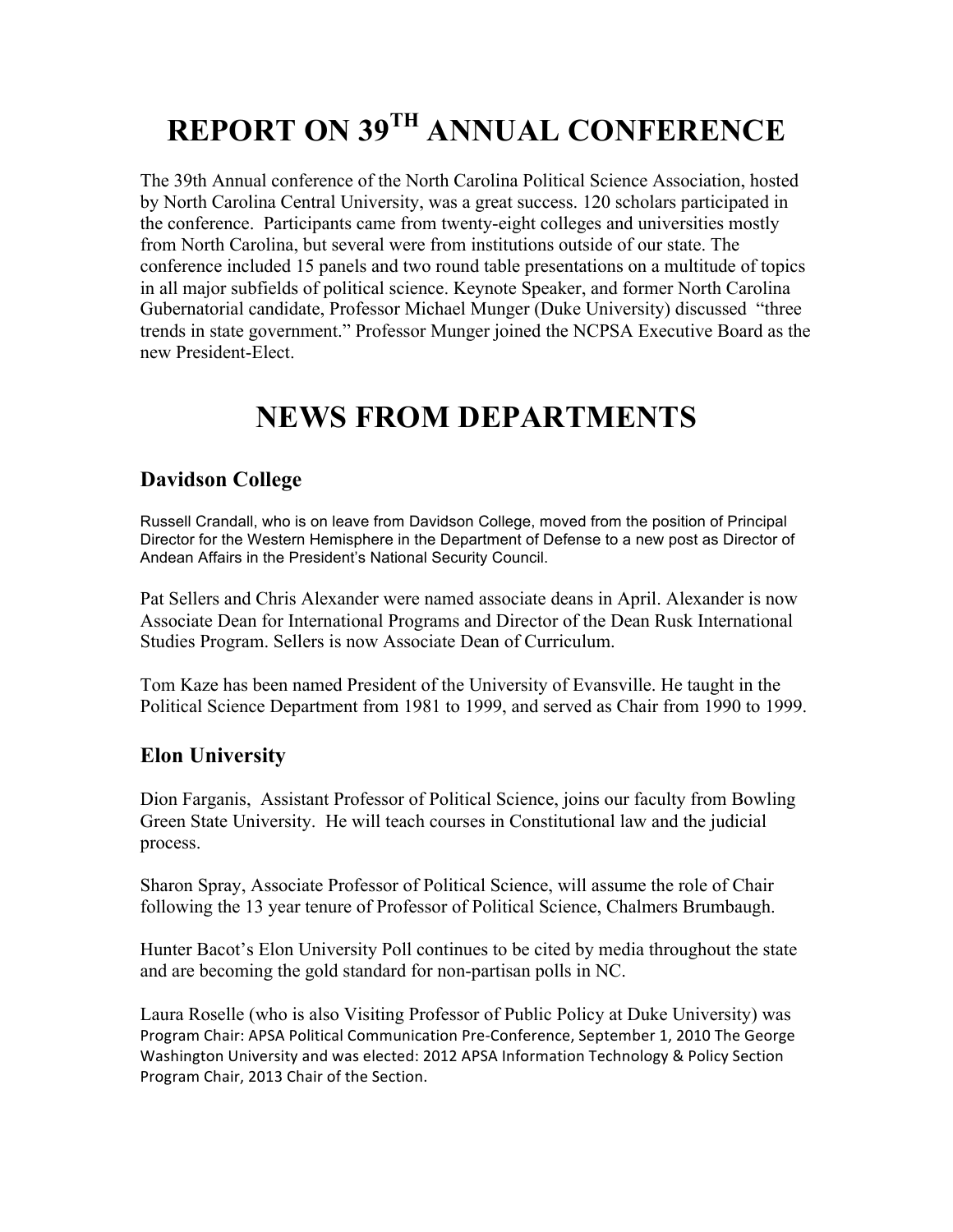#### **North Carolina A&T State University**

Dr. Sarita D. Jackson returned to the Department of Political Science and Criminal Justice at North Carolina A & T State University after serving as a Fulbright Scholar in the Dominican Republic from January to July 2010. During this period, she studied the levels of access and influence that industry associations had during the Dominican Republic's free trade negotiations with the United States as a part of a larger project on the US-Dominican Republic-Central America Free Trade Agreement (DR-CAFTA). Additionally, Dr. Jackson received the Junior Faculty Teaching Award in March 2010.

#### **North Carolina State University (Political Science and Public Administration Departments)**

Associate Professor Elizabethann O'Sullivan retired while Ryan Bosworth, Assistant Professor, left for an opportunity at Utah State University.

Three people have joined our faculty. Hyunhoe Bae, Assistant Professor (Ph.D. in 2010 from Syracuse University's Maxwell School). Dr. Bae will teach policy analysis and quantitative methods courses. Rajade Berry-James, Associate Professor and Director of Graduate Programs (Ph.D., Rutgers University, Newark). Dr. Berry-James comes to NC State from The University of Akron. And Dr. Mark Nance, a University of Wisconsin-Madison Ph.D. (2009) who will teach International Political Economy.

Dr. Robert Moog has been named chair of Political Science replacing Dr. Andrew Taylor

Jerrell D. Coggburn was promoted to the rank of Professor (effective August 2010).

We received approval for a dual degree MPA/JD program, offered in conjunction with Campbell University's Wiggins School of Law.

Here are the numbers of peer reviewed publications in the last six months (PA only).

- 3 published books/textbooks/monographs
- 1 edited book
- 9 book chapters (8 in print, 1forthcoming)
- 13 refereed journal articles (8 in print,
- 5 accepted for publication)
- 10 other published articles (e.g., issue briefs, book reviews, encyclopedia entries, etc.)
- 23 conference presentations

Recent major awards include:

Tom Birkland: National Science Foundation, "Enabling the Next" Generation of Hazards and Disaster Researchers." CMMI-0758424, June 1, 2008 to May 31, 2010. Approximately \$241,000 (including supplement). No-cost extension to 5/31/2011. Budget supplement \$11,000 awarded April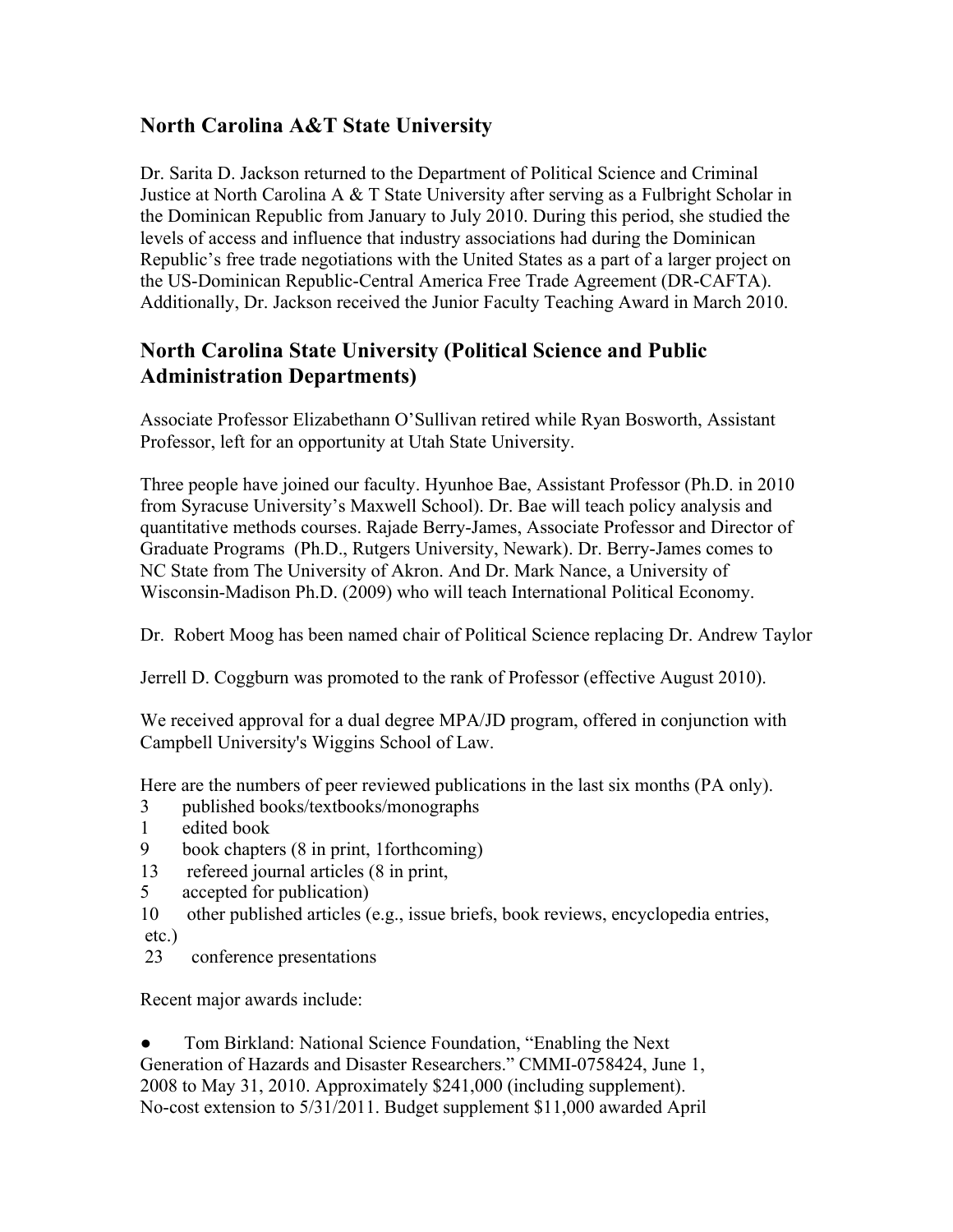#### 2010.

• Richard C. Kearney, Jerrell D. Coggburn (Co-Principal Investigators with Robert L. Clark): "Phase II: Project on State and Local Government Health Care Benefits." Center for State and Local Government Excellence, Washington, DC. Funded for \$100,000. (January 2009-December 2009; no-cost extension through April 30, 2010).

Branda Nowell: National Forest Service Grant award for \$153,676. Co-Principal Investigator. The Interplay of AMR, Suppression Costs, Community Interaction, and Organizational Performance.

Kristin O'Donovan (PhD candidate) received a dissertation fellowship from the PERISHIP program, sponsored by the National Science Foundation and run by the Natural Hazards Center at the University of Colorado at Boulder and the Public Entity Risk Institute.

Political science, as part of the School of Public and International Affairs, together with the history department and the Triangle South Asia Consortium hosted a workshop in April on "Law, Courts and Elections in the United States and India."

#### **UNC Chapel Hill**

Assistant Professor Justin Gross with PhD from Carnegie-Mellon in Methods is a new tenure track hire in the department.

Tom Carsey, Pearsall Distinguished Professor of State and Local Politics will be the new director of the Odum Institute for Social Science Research beginning January 1, 2011.

Last year we stopped the press to report the stunning last minute news that one of the Department's couples – our chair Evelyne Huber and her husband, John Stephens, professor and director of UNC-CH's Center for European Studies – had just walked off with two of the nation's three Guggenheim Fellowships awarded to political scientists. And so with our congratulations they did just that – walk off for the year, first to Italy's Collegio Carlo Alberto and then to the University of Notre Dame's Kellogg Center.

In early 2010 Professor Mike Lienesch was named University Professor of Distinguished Teaching, a term professorship recognizing career-long excellence in teaching that is awarded to a UNC faculty member once every three years. But Mike is not sitting on his laurels: this year he also was named a Chapman Family Fellow at UNC-CH's Institute for the Arts and Humanities, another teaching award that allows him a semester leave to continue to develop his teaching skills.

Liesbet Hooghe and Gary Marks' grant, from the European Research Council funded by the European Union, which extends over five years, will allow them to spend two academic years (2011-2012 and 2013-2014) at the Free University of Amsterdam. At the same time, the award will provide six academic year fellowships for political science graduate students to pursue their independent research. In addition, several students will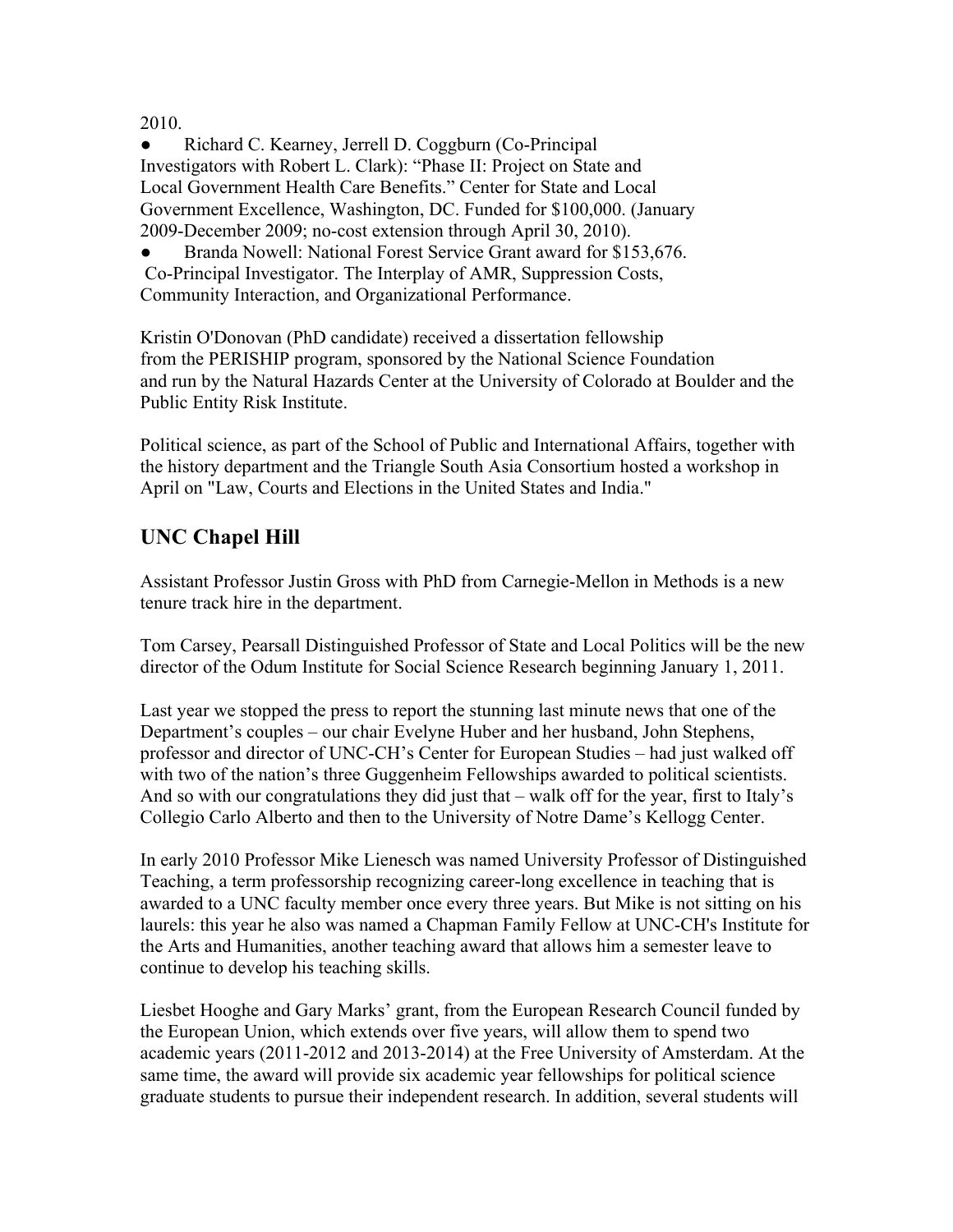be funded to do research on the Hooghe-Marks project during summer breaks.

As co-author of *Lobbying and Policy Change: Who Wins, Who Loses, and Why*, Frank Baumgartner just walked off with the APSA's Leon D. Epstein Outstanding Book Award, which honors a book that makes an outstanding contribution to research and scholarship on political organizations and parties.

Baumgartner also hosted a conference on the death penalty that included North Carolina exoneree Ed Chapman, who spent 15 years on death row before demonstrating his innocence and being released, and author Jennifer Thompson, whose book, *Picking Cotton*, describes the ordeal of a rape and subsequent conviction of the wrong person for the crime, and is the summer reading book for incoming UNC-CH students in Fall 2010.

Thomas Carsey has been selected at the editor of *State Politics and Policy Quarterly* and was elected vice president of the Southern Political Science Association.

Virginia Gray volunteered for the time-consuming task of hosting at UNC-CH the 9th annual conference of the APSA's State Politics and Policy Section

Donald Searing and Pamela Johnston Conover, both Burton Craige Professors, have been awarded \$175,000 by the Arete and Templeton Foundations to pursue research on "The Virtues and Vices of Liberal Democratic Leadership," as part of the Science of Virtues Research Network based in the Center for Cognitive and Neuroscience Science at the University of Chicago.

Terry Sullivan has spent the year as W. Glenn Campbell Fellow in National Affairs at the Hoover Institution of Stanford University, working on a book-length study of presidential leadership and on two articles about bargaining theory.

Georg Vanberg organized an NSF sponsored conference on "Automated Content Analysis and the Law," in Washington, D.C.

Jim Stimson, the Raymond Dawson Professor of Political Science, was recently named the 2010 recipient of the Warren E. Miller Prize of the American Political Science Association. Last year Stimson received the 2009 Career Achievement Award of the Society for Political Methodology.

An impressive seven political science majors have been awarded Phillips Ambassadors scholarships for study in Asia this summer and during the 2010-11 academic year.

#### **UNC Charlotte**

The Center for Applied Counterterrorism Studies organized the conference "Counterterrorism Since 9/11: What Have We Learned?" at the UNC Charlotte Uptown in March 2010.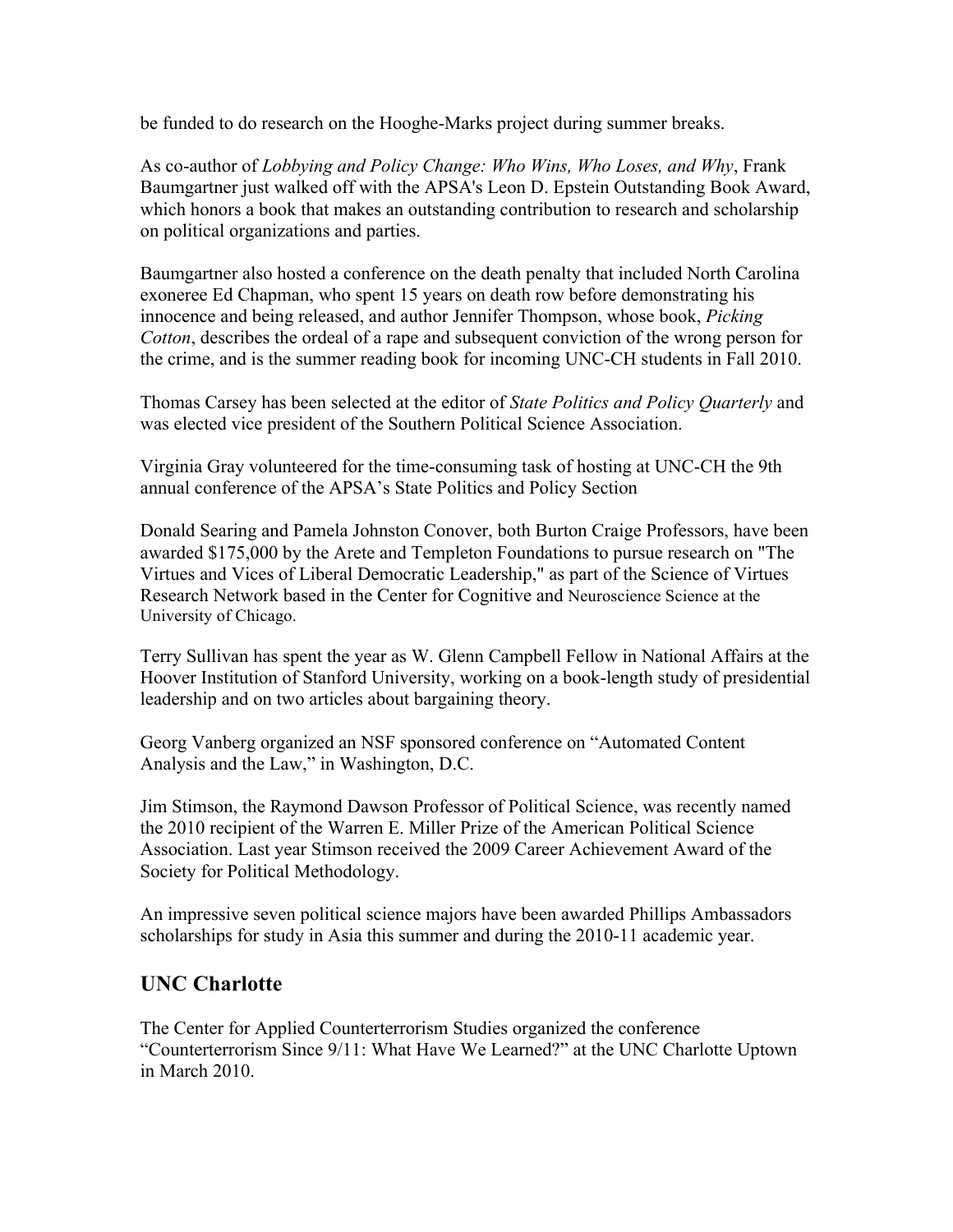The UNCC delegation to the North Carolina Student Legislature attended the 73rd Annual Session in Raleigh from April 15-18, 2010. Overall, the delegation won eight awards including overall Best Large Delegation.

On October 22nd and 23rd 2010, over 125 students from 3 states gathered at UNC Charlotte for the 21st Annual Charlotte's Carolina's Conference. The conference was hosted by the UNC Charlotte Model United Nations team. The team began preparation for the conference last April after successful conference wins in Washington, D.C and Taipei, Taiwan.

Beth Whitaker was a finalist in the 2010 Bank of America Excellence in Teaching Award. This is the only teaching award for UNC Charlotte as a whole.

Schley R. Lyons died on 17 July. Dean Lyons was the first chair of the Political Science Department at UNCC and served as Dean of Arts and Sciences for 25 years. He was a past President of NCPSA. He will be missed.

Jim Piazza left UNCC for Pennsylvania State University and Robert Christensen left for the University of Georgia. Theodore (Ted) Arrington and Gary Rassel retired. Rassel is on phased retirement and will continue to teach half time. The department is searching for two tenure-track positions this semester to partially compensate for these losses.

Claudia Avellaneda was chosen as one of the nine members of the Scientific Committee for the "International Research Society for the Latin American Public Management Conference" which will take place in Brasilia, May 9-10, 2011.

Our Model United Nations team completed four conferences in the last year. At the Southern Regional MUN in Atlanta the team won Outstanding Delegation awards for both of the countries represented and six outstanding delegate awards. At the Southeastern Regional Model Arab League event they won the Outstanding Delegation award, six outstanding delegate awards, and six honorable mention delegate awards. At the National University Model Arab League event in Georgetown they won the Honorable Mention Delegation award and four Honorable Mention Delegate Awards. At the Harvard World MUN with 1700 participants from over 60 countries, they won eight Outstanding Delegate Diplomacy awards. Eleven students from the team went to Port-au-Prince, Haiti in July to perform disaster relief in an orphanage housing more than 90 children.

#### **Comments on the News from the President and Secretary**

Our annual Conferences have shown tremendous growth in the last couple of years, and we are grateful for the active participation of so many North Carolina Political Scientists in these events. We look forward to having another super conference next February  $25<sup>th</sup>$ at UNC Charlotte. We hope to see you all there.